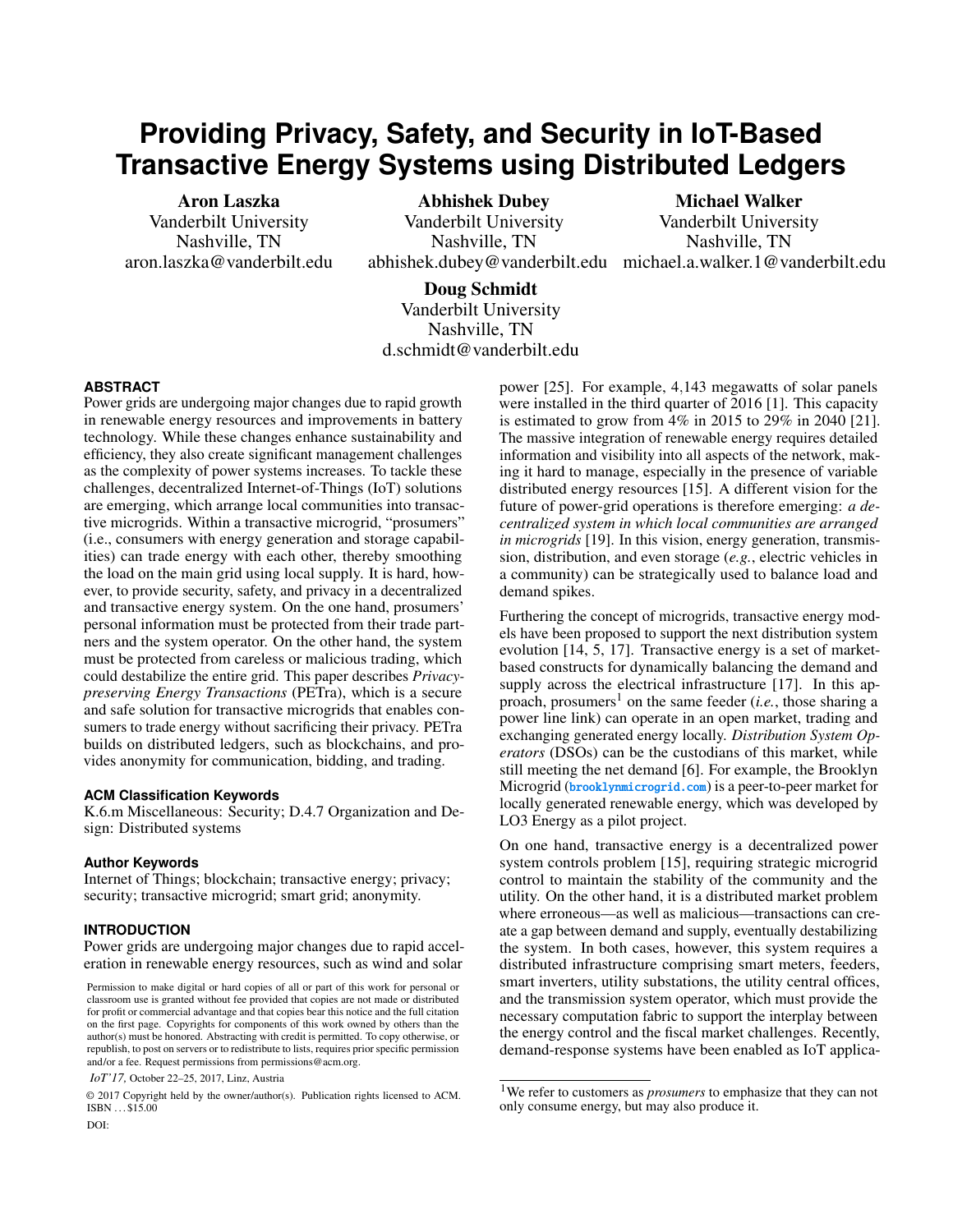tions in smart grids [\[11\]](#page-7-8). The transactive grid described in this paper is the next step in the evolution of energy systems [\[4\]](#page-7-9).

In general, the focus is now on creating a distributed IoT infrastructure that provides the necessary computation fabric to support the interplay between energy control and fiscal market challenges, as shown by Volttron [\[13\]](#page-7-10), OpenFMB [\[10\]](#page-7-11), and the Resilient Information Architecture Platform for Smart Grid (RIAPS) [\[9,](#page-7-12) [8\]](#page-7-13). For instance, the latter is a distributed IoT operating system that provides the foundations for all algorithms, isolates the hardware details from the algorithms, and provides essential mechanisms for resource management, fault tolerance, and security. Most of these efforts, however, focus on the computation and distribution of information, and do not provide the support required to handle the privacy challenges that arise from the required information exchange in this decentralized transactive system.

This paper assumes the existence of a distributed IoT infrastructure and focuses on the following privacy challenges:

- Leakage of energy usage patterns to other prosumers Since prosumers may purchase energy from each other in a transactive microgrid, transactions may inadvertently reveal the prosumers' detailed energy usage patterns to other prosumers within the microgrid. Addressing this issue in a decentralized trading system is hard as it requires hiding the identities of trade partners from each other. In comparison, secure smart metering reveals the prosumers' energy usage patterns only to the operator.
- Inference of future states of a prosumer Transactions may reveal the future energy usage of a prosumer, which could be used to infer private information. For example, a smart home may know that its inhabitants will go out in the evening (*e.g.*, by looking at their calendar), and it may trade energy futures accordingly in the morning. Without adequate privacy measures, these trades may reveal to other prosumers in the microgrid that the inhabitants will not be at home later. Note that energy futures, whose delivery may happen several hours after when the transaction is made, can play an important role in predicting and controlling microgrid load. In comparison, smart metering reveals only current (or past) usage.
- Personally identifiable information Transactions and energy usage data in a transactive microgrid are much richer sources of information than the simple usage data collected by smart meters. In particular, the information available in a transactive microgrid is a superset of what is available from smart metering and may be used to infer personal information, such as risk propensity and financial standing.

Before transactive energy systems can be deployed widely in practice, the privacy issues described above must be addressed. Addressing these issues is hard, however, since solutions must also satisfy security and safety requirements, which often conflict with privacy goals. For example, to prevent a prosumer from destabilizing the system through careless of malicious energy trading, a transactive grid must check all of the prosumer's transactions. In a decentralized system, these checks require disseminating information, which could be used to infer the prosumer's future energy consumption.

This paper introduces *Privacy-preserving Energy Transactions* (PETra), which is our distributed-ledger based solution that (1) enables trading energy futures in a secure and verifiable manner, (2) preserves prosumer privacy, and (3) enables DSOs to regulate trading and enforce certain safety rules. This paper is organized as follows: we first describe the basic components of a transactive IoT microgrid and formulate security, safety, and privacy requirements; we next introduce PETra and describe the transactions and services used to implement it; we then discuss how it satisfies the security, safety, and privacy requirements; finally, we describe related work and present concluding remarks.

# **SYSTEM MODEL AND REQUIREMENTS**

This section describes a basic system model of transactive IoT microgrids and formulates security, safety, and privacy requirements. A microgrid is a collection of prosumers (residential nodes) that are arranged within the same distribution feeder and support exchange of power between them. A prosumer node typically includes a smart inverter and a smart meter, which control the flow of power into and out of the prosumer.

A microgrid also typically contains a set of protection nodes that are responsible for isolating faults on the feeder. The *Distribution System Operator* (DSO) operates switching nodes to control the connection of the microgrid to the rest of the distribution system. The DSO is responsible for regulating the net electric power into and out of the microgrid. Starting from this model, we next introduce the transactive microgrid model.

## **Transactive Microgrid System Model**

We describe a basic system model of decentralized transactive IoT microgrids. We discuss the following components: a distributed ledger for recording transactions, a bid storage service that facilitates finding trade partners, a microgrid controller for regulating the microgrid load, and smart meters for measuring the prosumers' energy production and consumption.



<span id="page-1-0"></span>Figure 1. Architecture of a decentralized transactive microgrid with PETra.

Figure [1](#page-1-0) shows a decentralized transactive microgrid with PETra. In this figure, components marked in blue are basic elements of the decentralized transactive microgrid, while components marked in red are added (or extended) by PETra.

#### *Distributed Ledger*

This ledger permanently stores transactions that specify energy trades, change regulatory policies for the microgrid, etc. For providing security and safety, it is crucial that transactions be immutable, *i.e.*, after a transaction has been recorded, it cannot be modified or removed from the ledger. To enhance fault tolerance, however, the ledger should also be distributed.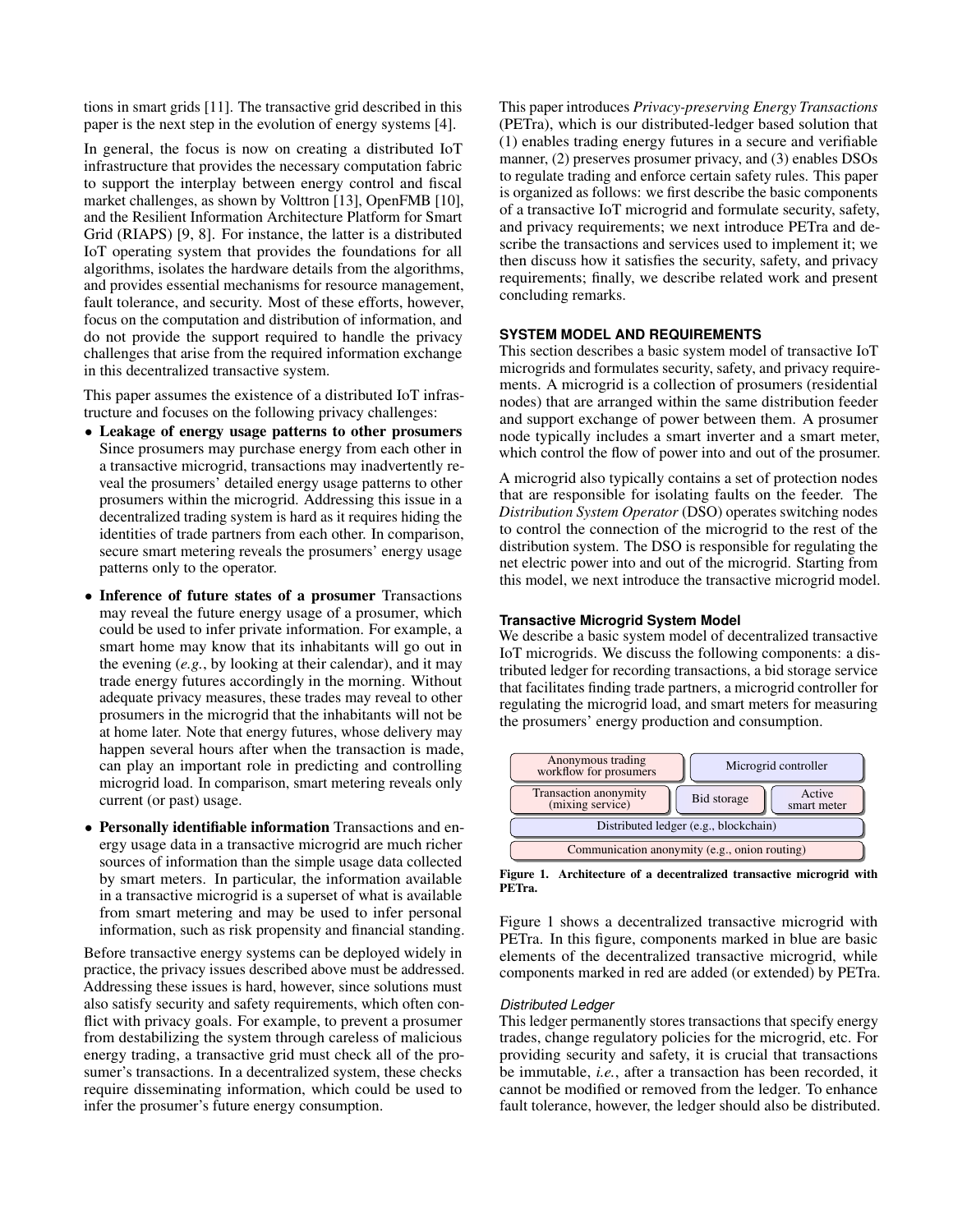Since a distributed ledger is maintained by multiple nodes, a key requirement is reaching consensus on which transactions are valid and stored on the ledger. Moreover, this consensus must be reached quickly and reliably, even in the presence of faulty or malicious (*e.g.*, compromised) ledger nodes. This paper assumes that a distributed ledger service is available, but makes no assumptions about the ledger implementation, such as the particulars of the consensus algorithm. In practice, a distributed ledger can be implemented using, *e.g.*, *blockchains* with proof-of-stake consensus or a practical Byzantine fault tolerance algorithm [\[3\]](#page-7-14).

## *Bid Storage Service*

Although prosumers trade energy with each other directly (*i.e.*, without a middleman), for the sake of scalability, we need a service that enables prosumers to find trade partners. We assume that there is a bid storage service that allows prosumers to post and read energy *bids* and *asks*. [2](#page-2-0) This service relieves prosumers from contacting a large number of potential trade partners since they only communicate with the service to discover trade partners. To enhance scalability and reliability, this service can also be implemented in a distributed manner, using multiple nodes.

#### *Microgrid Controller (Distribution System Operator)*

We assume the existence of a controller at the DSO level that regulates the total load that the microgrid should present to the distribution system. The controller first predicts load in the microgrid based on (1) bids and asks in the bid storage and (2) outstanding energy trades in the ledger. By combining this information with the prediction for the rest of the grid, the controller produces a control signal that specifies how much the microgrid load should be decreased or increased. Based on this signal, the controller then updates the price policy for the microgrid to influence energy production and consumption. We also assume the presence of a secondary controller that balances voltage and frequency in the microgrid.

#### *Smart Meters*

To measure the prosumers' energy production and consumption, a smart meter must be deployed at each prosumer. In practice, these smart meters must be tamper resistant to prevent prosumers from "stealing electricity" by tampering with their meters. After a smart meter has measured the net amount of energy consumed by the prosumer in some time interval, it can send this information to the DSO for billing purposes.

#### **Requirements**

We now discuss the security, safety, and privacy requirements that must be satisfied by a transactive energy IoT system.

#### *Security*

Security requirements ensure primarily that prosumers are billed correctly, but they also provide necessary prerequisite properties for safety. More specifically, they require that

• prosumers are billed correctly based on the energy prices set by the DSO, their energy trades, and their actual energy production and consumption measured by the smart meters,

- prosumers or outside attackers cannot change microgrid regulatory policies that are set by the DSO,
- prosumers cannot back out of trades unilaterally, and they cannot tamper with other prosumers' trading or bidding,
- financial and physical impact of compromised or faulty nodes is limited, and nodes can be banned by the DSO.

#### *Safety*

A careless or malicious prosumer may destabilize the grid by promising to produce (or consume) a large amount of energy, but failing to actually produce (or consume) it. A significant difference between promised and actual energy production (or consumption) can result in a large gap between the aggregate production and consumption of the microgrid. A large gap threatens the stability of not only the microgrid but also the main power grid. Therefore, prosumers should not be able to trade large amounts of energy that they are unlikely to deliver. Specifically, we require that

• the net amount of energy sold (or bought) by a prosumer is upper bounded (by a limit set by the DSO), where the net amount of energy sold is the difference between the amount of energy sold and bought by the prosumer, and the net amount of energy bought is defined analogously.

In practice, the DSO can set the limits based on the prosumers' production and consumption capacities.

#### *Privacy*

Privacy requirements ensure that the prosumers' privacy is not compromised when they participate in energy trading. We use non-transactive smart metering as a baseline, and we require that the transactive system does not leak any additional information compared to this baseline. More specifically, we require that

- only the corresponding smart meter and the DSO may gain information regarding the amount of energy produced, consumed, bought, or sold by a prosumer, $3$
- only the prosumer may know which bids and asks it has posted, and no one can know who traded energy with whom.

# **PRIVACY-PRESERVING ENERGY TRANSACTIONS**

This section describes *Privacy-preserving Energy Transactions* (PETra), which is our solution for providing privacy to prosumers in a transactive energy IoT system, without compromising grid safety and security.

#### **Overview of the Trading Workflow**

We now provide a semi-formal description of the energy trading workflow from the prosumers' perspective. Subsequent subsections describe the assets, transactions, and services used for trading in more detail.

#### *Energy Selling Workflow*

Consider a prosumer who wishes to sell energy to another prosumer, as shown in Figure [2.](#page-3-0) As its first step, the prosumer withdraws an *energy production asset* from its smart meter. An energy production asset represents a permission to sell a certain amount of energy, and it is used to enforce safety

<span id="page-2-0"></span><sup>2</sup>A *bid* is an offer to buy at a certain price, while an *ask* is an offer to sell at a certain price.

<span id="page-2-1"></span><sup>3</sup>Although this requirement is impossible to satisfy if all other prosumers may collude against one target, we can assume that the majority of prosumers are non-colluding.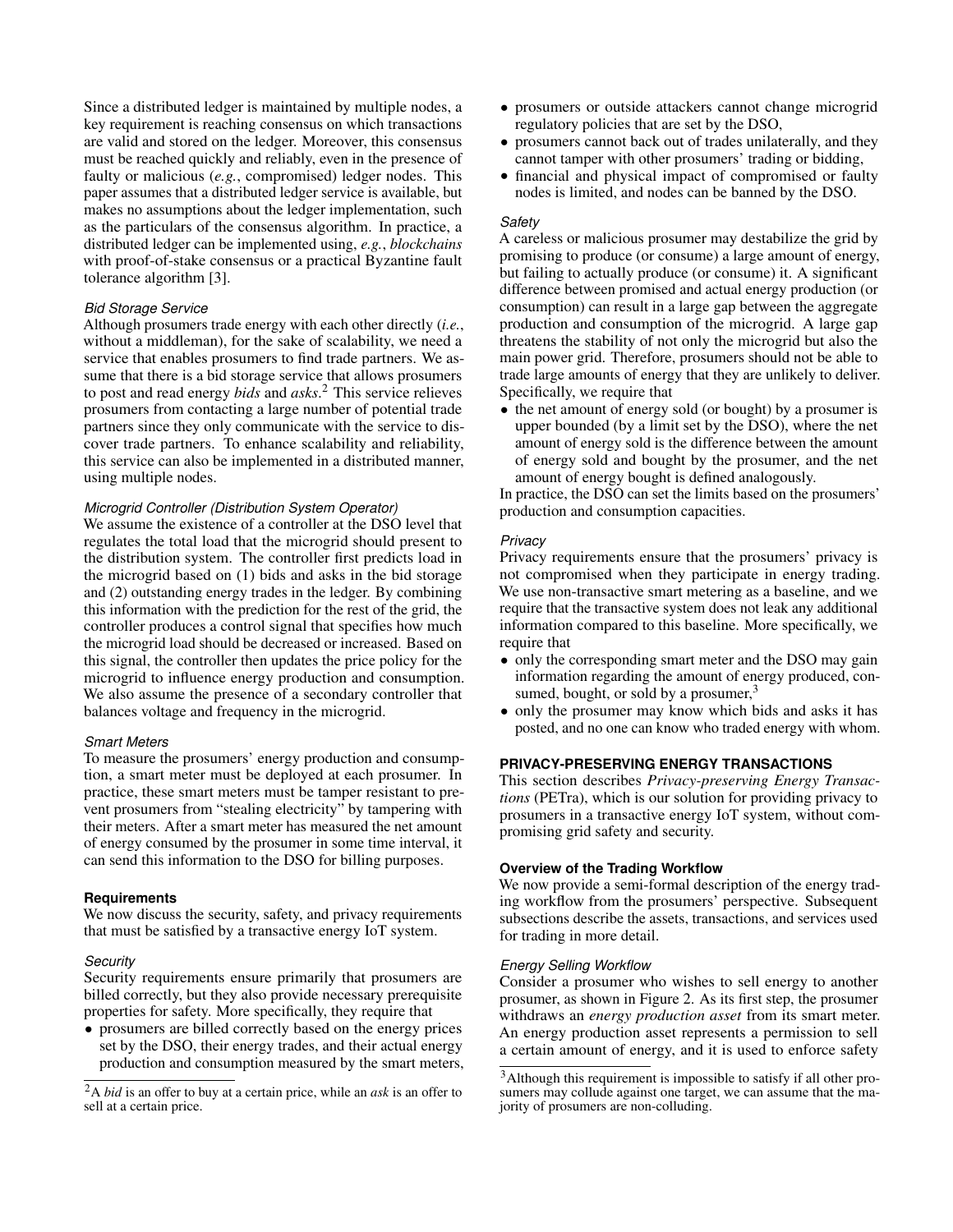

<span id="page-3-0"></span>Figure 2. Simplified overview of the flow of assets from the perspective of a prosumer who sells energy. Note that to prevent de-anonymization, a prosumer should use multiple addresses and multiple rounds of mixing, which we have omitted from the figure for clarity of presentation.

requirements. If the prosumer has sufficient unsold production capacity, the smart meter creates and transfers a production asset to the prosumer using a *smart meter transaction* (1), which is recorded on the distributed ledger.

At this point, the production asset can still be traced back to the prosumer since the ledger is public. To achieve anonymity, the prosumer uses a *mixing service*, which could be implemented as a decentralized protocol, such as CoinShuffle [\[23\]](#page-8-1) or Xim [\[2\]](#page-7-15). The prosumer transfers the production asset to the mixing service using an *energy and financial transaction*  $(2)$ , which is also recorded on the distributed ledger. In turn, the mixing service transfers the production asset to an *anonymous address* (3), which is randomly generated and controlled by the prosumer.<sup>[4](#page-3-1)</sup> Since the mixing service transfers assets from multiple prosumers to multiple anonymous addresses at the same time, and the anonymous addresses were generated at random by the prosumers, the assets cannot be traced back to the original prosumers after mixing.<sup>[5](#page-3-2)</sup>

The prosumer can now engage in energy trading anonymously. To find a trade partner, it can either post an *energy ask* on the bid storage, or simply search the storage for an acceptable *energy bid*. To post an energy ask, the prosumer first proves to the storage service—without revealing its original identity that it owns a production asset stored at an anonymous address. Proving ownership prevents the prosumer from "spamming" the storage service with bogus asks. The prosumer can then post the energy ask  $(4)$ , which contains an anonymous commu-nication identifier<sup>[6](#page-3-3)</sup>, a price, and a reference to the production asset. If another prosumer, who is seeking to buy energy, finds the ask acceptable it can contact the seller using the communication identifier included in the ask.

The seller and buyer can execute the trade by creating an energy and financial transaction together  $\circled{5}$ , and recording it on the ledger. This transaction transfers the production asset from the seller to the buyer, and a *financial asset* and an *energy consumption asset* from the buyer to the seller. A financial asset represents a certain amount of money, while

<span id="page-3-3"></span><span id="page-3-2"></span><sup>6</sup>We discuss communication anonymity later.

a consumption asset represents a permission to buy a certain amount of energy, which is used to enforce safety requirements similarly to production assets.

Finally, the selling prosumer deposits the financial and consumption assets to its smart meter using an energy and financial transaction. To ensure that the prosumer remains anonymous, it transfers the assets to an anonymous address that is randomly generated and controlled by the smart meter  $(6)$ . Once the smart meter has received the assets, it credits the financial amount to and deducts the energy amount from the prosumer for billing purposes. To enforce safety requirements, the prosumer is required to always deposit the same amount of consumption assets as the amount of production assets withdrawn at the beginning; otherwise, unaccounted assets could be used to trade excessive amounts.

## *Energy Buying Workflow*

Consider a prosumer who would like to buy energy from another prosumer. Since the trading workflow is very similar to the case of the selling prosumer, we will discuss only the differences. In the first step, the prosumer tries to withdraw a financial asset and an energy consumption asset from its smart meter. If the prosumer has the consumption capacity and good financial standing, the smart meter transfers the assets to the prosumer and adds the financial amount to the prosumer's bill.

After transferring the assets through a mixing service, the prosumer is ready to post an energy bid on the bid service. To do so, it first proves the ownership of both the financial asset and the consumption asset to the service, and then posts the energy bid, which includes an anonymous communication identifier. If a partner is found, the trade is executed as described above, with the prosumer playing the role of the buyer this time.

Finally, the prosumer deposits the purchased energy production asset to the anonymous address of its smart meter, which credits the energy amount to the prosumer, for billing purposes. Note that if the prosumer has not spent all of its financial assets, then the remainder may also be deposited back to the smart meter.

## **Transactions**

The previous subsection gave an overview of how PETRa uses transactions in the trading workflow to transfer various assets. We now describe the format of these transactions, as well as the rules that they have to satisfy to be valid and recorded on the ledger. We also introduce and detail regulatory transactions, which the DSO uses to regulate the microgrid.

<span id="page-3-1"></span><sup>4</sup>The concept of *address* varies between distributed ledgers, but PETra could be implemented using any popular blockchain, such as Bitcoin and Ethereum. Specifically, we use the term address to denote a possible destination for asset transfers. Assets that have been transferred to an address can be used only by someone who "controls" the address (typically, the one who generated it), which usually means knowing a private key that corresponds to the address. <sup>5</sup>Note that prosumers should divide their assets between multiple anonymous addresses; otherwise, each asset might be traced back to its prosumer based on the amount of energy that it contains.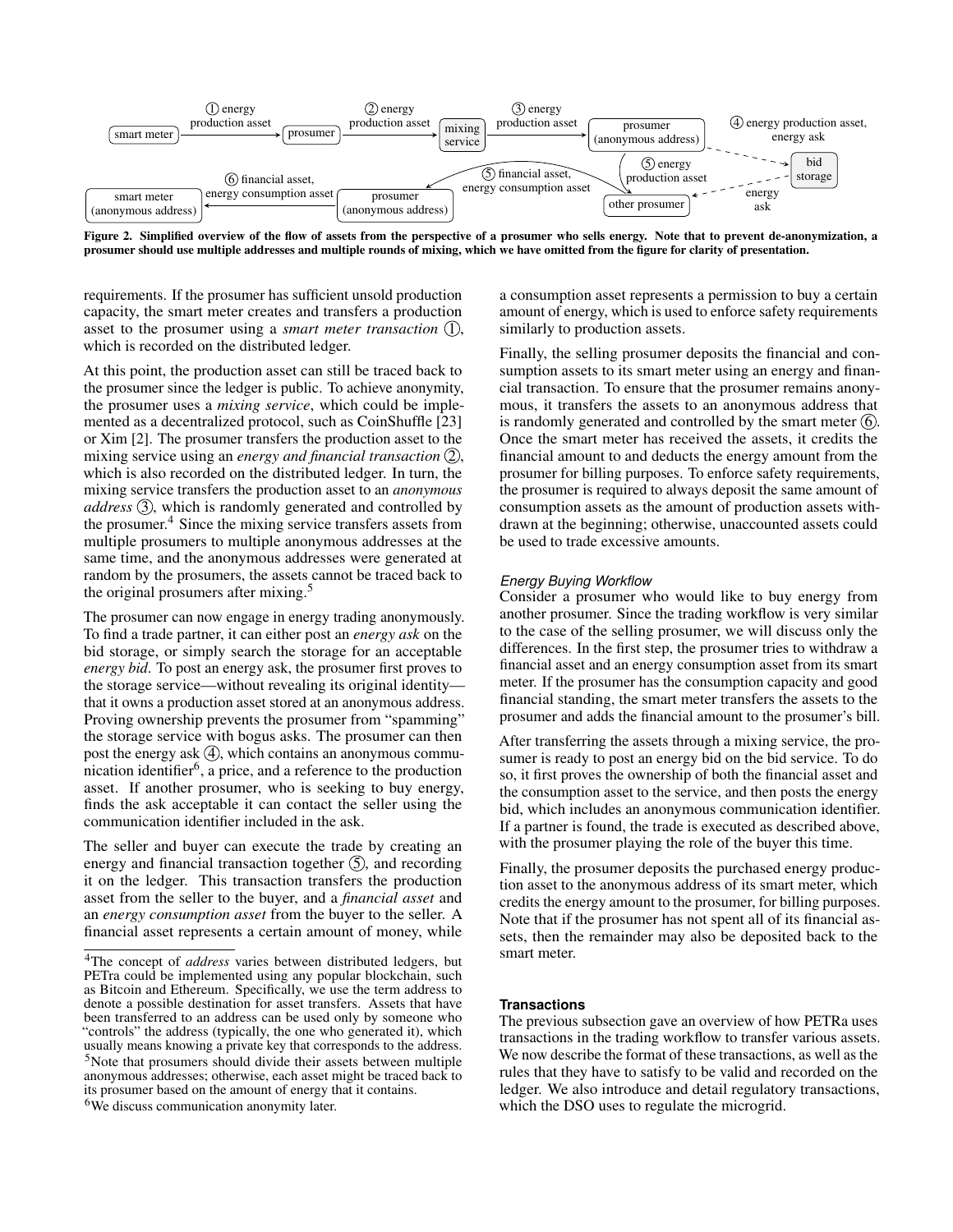## *Timing*

The ability to specify points or intervals in time is crucial. For example, control signals specify how the microgrid load should change at certain points in time, energy trades specify when energy will be consumed or produced, etc. To facilitate representing signals and transactions, we divide time into fixed-length intervals, and specify points or periods in time using these discrete timesteps. The length of the time interval is determined based on the timing assumptions of the physical power system. For example, the default length of the time interval may be 4 seconds, which corresponds to how frequently the control signal of the DSO typically changes.

## *Assets*

Before we can discuss transactions, we need to define the format of the three types of assets that these transactions may transfer. First, an *energy production asset* (EPA) is defined by

- power: non-negative amount of power to be produced (for example, measured in watts),
- start: first time interval in which energy is to be produced,
- end: last time interval in which energy is to be produced.

Second, an *energy consumption asset* (ECA) is defined by the same fields. For this asset, however, the fields define energy consumption instead of production. Finally, a *financial asset* (FA) is defined by a single non-negative number amount, which can be denominated in either a fiat currency (*e.g.*, Euros or US dollars) or a cryptocurrency (*e.g.*, Bitcoin or Ether).

#### *Energy and Financial Transactions*

Energy and financial transactions transfer energy and financial assets from one address to another. Prosumers can use these transactions for multiple purposes, *e.g.*, to trade energy by exchanging assets with other prosumers, to prove to the bid storage service that they possess an asset, to hide their identity by transferring assets to and from mixing services, and to deposit assets at their smart meter. An energy and financial transaction contains the following fields:

- EPA\_in: list of EPA inputs, each of which is defined by
- out: reference to an EPA output of a previous transaction, – sig: signature of the referenced output's address,
- ECA\_in: list of ECA inputs, each of which is defined by – out: reference to an ECA output of a previous transaction, – sig: signature of the referenced output's address,
- 
- FA\_in: list of FA inputs, each of which is defined by – out: reference to an FA output of a previous transaction, – sig: signature of the referenced output's address,
- EPA\_out: list of EPA outputs, each of which is defined by – EPA: an energy production asset,
- address: address to which EPA is transferred,
- ECA\_out: list of ECA outputs, each of which is defined by – ECA: an energy consumption asset,
- address: address to which ECA is transferred,
- FA\_out: list of FA outputs, each of which is defined by
- FA: a financial asset,
- address: address to which FA is transferred.

This transaction transfers the assets specified in the input lists to the addresses specified in the output lists. Input and output lists may differ in length, so one asset may be divided into multiple assets, and multiple assets may be combined into one. An energy and financial transaction is valid (and can be recorded on the ledger) if the following three conditions hold.

- None of the outputs referenced by the inputs have been spent by a transaction that has been recorded on the ledger.
- All signatures are valid, which ensures that an asset can be transferred only by its current owner.
- For each asset type (and for each timestep), the sums of the input and output assets are equal. For example, in the case of energy production assets, the condition is

$$
\forall t: \sum_{\substack{out \in \text{EPA\_out}:\\ \text{out}.\text{EPA.start} \leq t \leq out \text{EPA.end}}} out.\text{EPA.edu} \text{and}
$$
\n
$$
= \sum_{\substack{in \in \text{EPA\_in}:\\ \text{in.out.EPA.start} \leq t \leq in.\text{out.EPA.end}}} in.\text{out.EPA.power.}
$$

The conditions for consumption and financial assets can be described formally in similar ways.

# *Smart-Meter Transactions*

Prosumers use smart-meter transactions to withdraw energy and financial assets from their own smart meters, before they engage in trading. A transaction contains the following fields:

- EPA\_out: list of EPA outputs (see above),
- ECA\_out: list of ECA outputs (see above),
- FA\_out: list of FA outputs (see above),
- id: smart meter's identifier,
- sig: smart meter's signature over the transaction.

This transaction creates and transfers the assets to the prosumer's addresses, which are specified in the output lists.

The smart meter signs the transaction only if the prosumer is allowed to withdraw these assets. More specifically, the amount of assets withdrawn can never exceed certain limits that are set by the DSO. For example, in the case of EPA, the following condition must be satisfied for prosumer *i*:

$$
\forall t: \sum_{tr \in \text{STR}_i} \sum_{\substack{out \in tr \text{ EPA\_out}: \\out \text{ EPA.start} \leq t \leq out \text{ EPA.end}}} out \text{ .EPA.power} < \text{MAXEPA}_i,
$$

where STR*<sup>i</sup>* is the set of smart-meter transactions created for prosumer *i*, and MAXEPA*<sup>i</sup>* is the withdrawal limit. The condition for consumption assets is similar, based on a withdrawal limit MAXECA*<sup>i</sup>* . For financial assets, the smart meter can take into account the amounts withdrawn and deposited, as well as the outside bill payments to the DSO.

A transaction is valid if the following two conditions hold.

- The smart meter identified in the transaction has been authorized (and not been banned) by regulatory transactions.
- The smart meter's signature is valid (for the smart meter's public key, see regulatory transactions).

## *Regulatory Transactions*

The DSO uses regulatory transactions for two purposes: (1) to manage the set of authorized smart meters and (2) to change the price policy. First, whenever a new smart meter is installed, the DSO notifies the microgrid by authorizing the device using a regulatory transaction. Likewise, whenever a smart meter is deactivated (*e.g.*, because service is stopped or the device is believed to be faulty or compromised), the DSO notifies the microgrid by banning the device. Second, to influence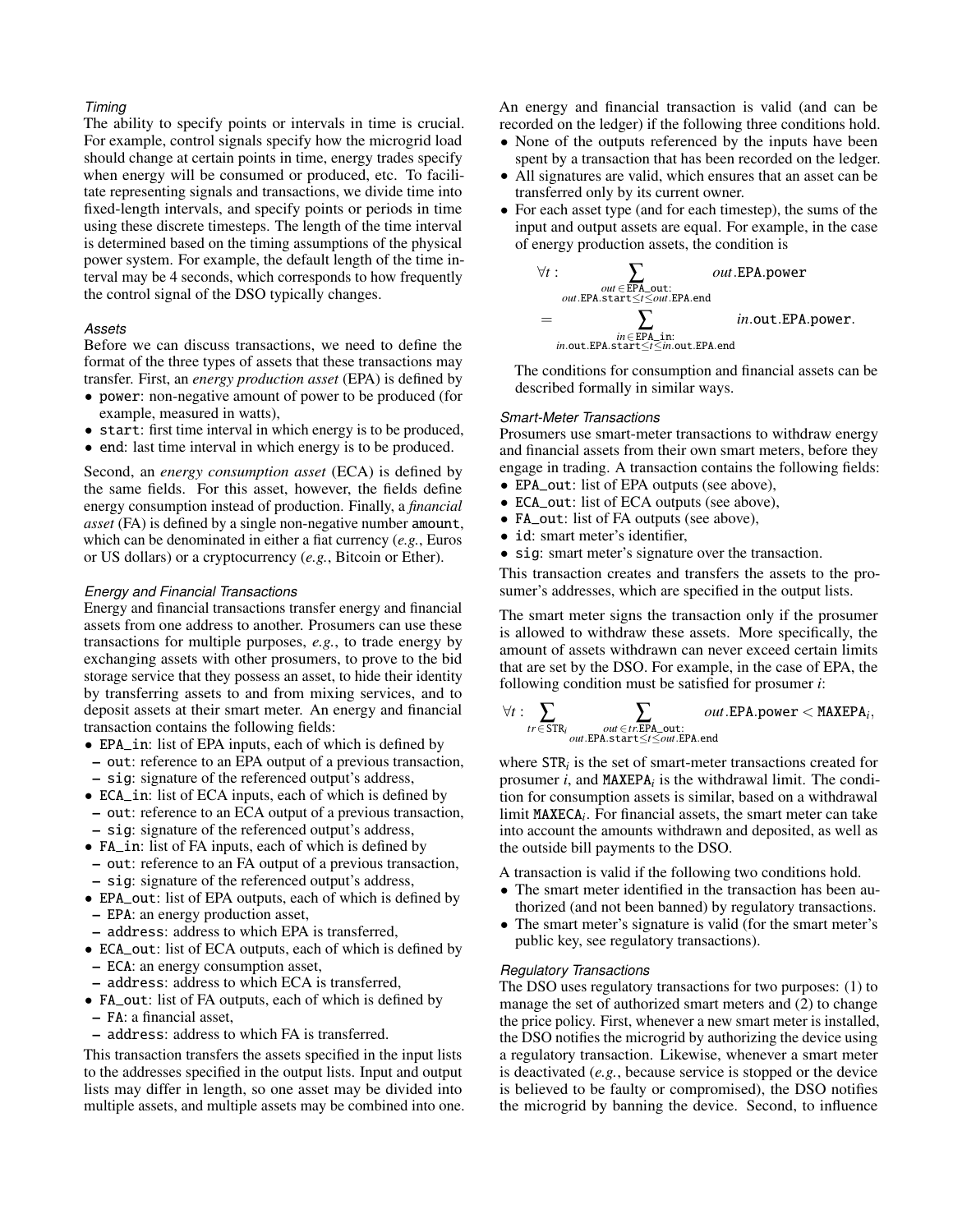microgrid load, the DSO can set a price policy, which includes a price at which prosumers may buy energy from the DSO and a price at which they may sell energy to the DSO.

A regulatory transaction contains the following fields:

- authorize: list of smart meters to be authorized, each of which is defined by
	- id: identifier of the smart meter,
	- pubkey: public key of the smart meter,
- ban: list of identifiers of smart meters to be banned,
- priceConsumption: price at which DSO sells energy,
- priceProduction: price at which DSO buys energy,
- time: timestep after which authorizations, bans, and price changes should take effect,
- sig: DSO's signature over the transaction.

A regulatory transaction of this type is valid if timestep is not in the past and the DSO's signature is valid. The active prices for timestep *t* are given by the last regulatory transaction recorded on the ledger whose time is less than *t*. Likewise, regulatory transactions that are recorded on the ledger later override the authorizations and bans of earlier transactions.

## **Services**

We now describe the various services that are provided in PETra. Earlier, we discussed the distributed ledger, which permanently stores valid transactions. Below, we introduce the anonymous communication service, the mixing service for transaction anonymity, the anonymous bid storage, and smart-meter based billing.

# *Communication Anonymity*

The anonymous communication layer is the infrastructure upon which all other anonymity services in PETra are built. Without this communication layer, transactions and bids could be easily de-anonymized based on their sources' network identifiers (*e.g.*, IP or MAC addresses).

We can employ well-known and widely used techniques for anonymous communication, such as *onion routing* [\[22\]](#page-7-16). To build an onion network, the smart meters, prosumers, and other devices can act as onion routers, and the list of onion routers in a microgrid can be published on the ledger. In practice, this service can be built on the free and open-source Tor software with private Directory Authorities. In this case, anonymous communication identifiers in bids and asks correspond to public-keys that identify Tor hidden services.

# *Transaction Anonymity*

Communication anonymity is necessary, but not sufficient, for anonymous trading. In particular, if prosumers used their own accounts to transfer assets, their trades would not be anonymous. Fortunately, most distributed ledgers allow users to easily generate new addresses at random, which are anonymous in the sense that no one can tell who generated them. If prosumers simply transferred assets to these addresses, however, they could be easily de-anonymized by tracing the assets back to the prosumers.

To prevent this de-anonymization, prosumers transfer assets to their anonymous addresses through a *mixing service*. The mixing service prevents tracing assets back to their original owners by mixing together multiple incoming transfers and multiple

outgoing transfers. This service thus hides the connections between the prosumers and the anonymous addresses.

A mixing service can be implemented using multiple approaches. The simplest one is to use a *trusted third party*, called a cryptocurrency tumbler, which can receive and send assets. Anonymity in this case, however, depends on the trustworthiness and reliability of the third party, who could easily de-anonymize the addresses. A more secure approach is to use decentralized protocols, such as CoinShuffle [\[23\]](#page-8-1) or Xim [\[2\]](#page-7-15). These protocols enable participants to mix assets with each other, thereby eliminating the need for a trusted third party. Some newer cryptocurrencies, such as Zerocoin [\[18\]](#page-7-17), provide built-in mixing services, which are often based on cryptographic principles and proofs.

# *Bidding Anonymity*

Prosumers must also be able to anonymously post energy bids and asks on the bid storage service. An anonymous bid (or ask) contains an ECA (or EPA), a price, and an anonymous communication identifier (*e.g.*, Tor hidden service), which can be used to contact the bidding (or asking) prosumer. To enforce safety requirements, the bid storage service must verify that the prosumer actually owns the asset to be traded. To this end, the prosumer first has to prove that it controls the anonymous address where the asset is stored, which can be performed in multiple ways.

In many distributed ledgers, an address represents a public key, and controlling means knowing the corresponding private key. In this case, the prosumer can prove that it controls an address by signing a challenge, which was freshly generated by the service, with the private key of the address. Alternatively, the prosumer may also prove control by transferring zero amount of assets to a random address that was freshly generated by the service.

# *Smart-Meter Based Billing*

After a prosumer has finished trading, it deposits all of its EPA, ECA, and FA to the smart meter by transferring them to an anonymous address generated by the smart meter. Later, during timeslot *t*, the smart meter measures the amount of energy actually consumed (or produced) by the prosumer using physical sensors. The meter can then compute the prosumer's bill for timeslot *t*, which will be paid to the DSO, as follows.

The energy consumption balance  $E_i^t$  of prosumer *i* is



Notice that consumption assets are not used directly for billing, they are only used to enforce security and safety requirements.

The bill  $B_i^t$  of prosumer *i* for timeslot *t*, which will be paid by the prosumer to the DSO, is

 $B_i^t$  =FA withdrawn by *i* during *t* − FA deposited by *i* during *t*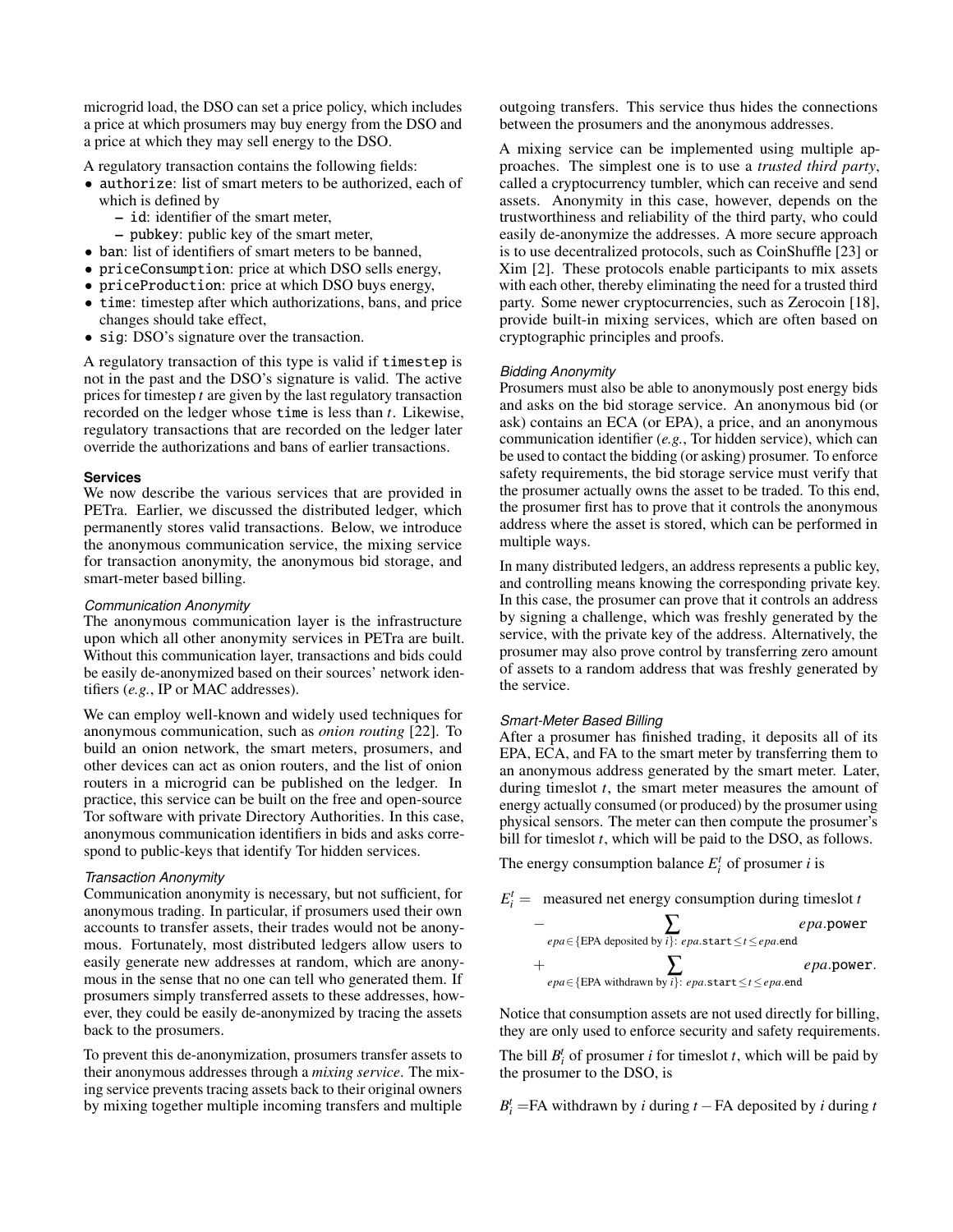```
+\begin{cases} -E_i^t \cdot \text{priceProduction} & \text{if } E_i^t < 0 \\ E_i^t & \text{if } E_i^t \end{cases}E_i^t·priceConsumption otherwise,
```
where priceProduction and priceConsumption are the prices set by the latest regulatory transactions for timeslot *t*.

## **DISCUSSION**

This section presents a semi-formal analysis of PETra and shows that it satisfies the security, safety, and privacy requirements formulated earlier.

## **Security**

Satisfaction of the security requirements follows from:

- immutability of transactions in the distributed ledger,
- validity conditions of the transactions, which include conditions on both signatures and asset balances,
- and tamper-resistance of smart meters.

Together, these properties ensure that only the right entities may create and sign a transaction, that transactions adhere to the rules of the trading workflow, and that transactions cannot be tampered with.<sup>[7](#page-6-0)</sup>

# **Safety**

We now demonstrate that faulty or malicious prosumers cannot trade excessive amounts of energy if normal prosumers follow the rules of the trading workflow. First, we can show that the net amount of energy sold by prosumer *i* for each timestep is at most MAXEPA*<sup>i</sup>* . Due to the rules of the trading workflow, the gross amount of energy sold is less than or equal to the amount of EPA obtained by prosumer *i*. A prosumer can obtain EPA either by withdrawing from its smart meter or by purchasing from another prosumer. From its smart meter, prosumer *i* can withdraw at most MAXEPA*<sup>i</sup>* . Although the prosumer may also buy EPA from another prosumer, this constitutes buying energy, which decreases the net amount of energy sold with the same amount. Hence, the net amount of energy sold by prosumer *i* cannot exceed MAXEPA*<sup>i</sup>* . By extending the argument, we can show that the net amount of energy sold by a group of prosumers *G* cannot exceed  $\sum_{i \in G}$  MAXEPA<sub>*i*</sub>. Similarly, the net amount of energy bought by a group of prosumers *G* cannot exceed ∑*i*∈*<sup>G</sup>* MAXECA*<sup>i</sup>* .

## **Privacy**

Due to our use of communication anonymity and mixing services, members of a microgrid can observe only the amount of assets withdrawn by a prosumer from its smart meter. Since all trading transactions are anonymous, they do not reveal the actual amount of assets traded by the prosumer. If a prosumer has not traded away all of its assets, then it can also anonymously deposit the remainder to a random address that was freshly generated by its smart meter. Even if a prosumer does not wish to trade, it should always withdraw, mix, and deposit the same amount of assets. Otherwise, the lack (or varying amount) of withdrawal would leak information.

As for the DSO, it receives the same information from the smart meter as in a non-transactive smart grid (*i.e.*, amount of energy produced and consumed). Since trading is anonymous,

the DSO learns only the financial balance of the prosumer, which is necessary for billing. However, we can provide an even higher-level of privacy. In particular, since price policies are recorded on the ledger (which the smart meters may read), each prosumer's smart meter may calculate and send the prosumer's monthly bill to the DSO, without revealing the prosumer's energy consumption or production. Meanwhile, the DSO can still obtain detailed load information (including predictions) for the microgrid from the bid storage and the trades recorded on the ledger.

# **RELATED WORK**

New privacy concerns arise with the continuing adoption of smart grids. In addition to old and new security threats (such as energy theft and smart-meter malware), McDaniel and McLaughlin discuss the privacy concerns of energy usage profiling that smart grids could potentially enable [\[16\]](#page-7-18). Several approaches have been investigated as potential means to provide privacy protections for smart grid users.

Some approaches look to the use of protocols and/or frameworks to help protect privacy. Rajagopalan et al. use tools from information theory to present a framework that abstracts both the privacy and the utility requirements of smart-meter data [\[20,](#page-7-19) [24\]](#page-8-2). Their framework leads to a novel tractable privacy-utility tradeoff problem with minimal assumptions. Efthymiou and Kalogridis describe a method for securely anonymizing frequent electrical metering data sent by a smart meter [\[7\]](#page-7-20). Their approach is based on the observation that frequent metering data may be required by an energy distribution network for operational reasons, but it may not necessarily need to be attributable to a specific smart meter. The authors describe a method that provides a third-party escrow mechanism for authenticated anonymous meter readings, which are hard to associate with a particular smart meter.

Other approaches, such as additional hardware components, have also been explored for potential privacy gains. Varodayan and Khisti study using a rechargeable battery for partially protecting the privacy of information contained in a household's electrical load profile [\[27\]](#page-8-3). They show that stochastic battery policies may leak 26% less information than a best-effort policy, which holds the output load constant whenever possible. Tan et al. study privacy in a smart metering system from an information theoretic perspective in the presence of energy harvesting and storage units [\[26\]](#page-8-4). They show that energy harvesting provides increased privacy by diversifying the energy source, while a storage device can be used to increase both energy efficiency and privacy.

PETra extends this work by (1) leveraging a decentralized IoT system for transactive energy and (2) addressing the novel privacy threat posed by trading. In particular, while earlier work protected the prosumers' privacy from the DSO, PETra also protects it from other prosumers, as well as outside attackers.

A key element of PETra is its ability to distribute information among peers via blockchains. As blockchain technology develops and matures, new frameworks, services, and protocols are being developed to leverage the distributed ledgers provided by blockchains. For example, Hyperledger Fabric is a platform

<span id="page-6-0"></span> $<sup>7</sup>$ Due to lack of space, we leave a detailed discussion and proof for</sup> future work.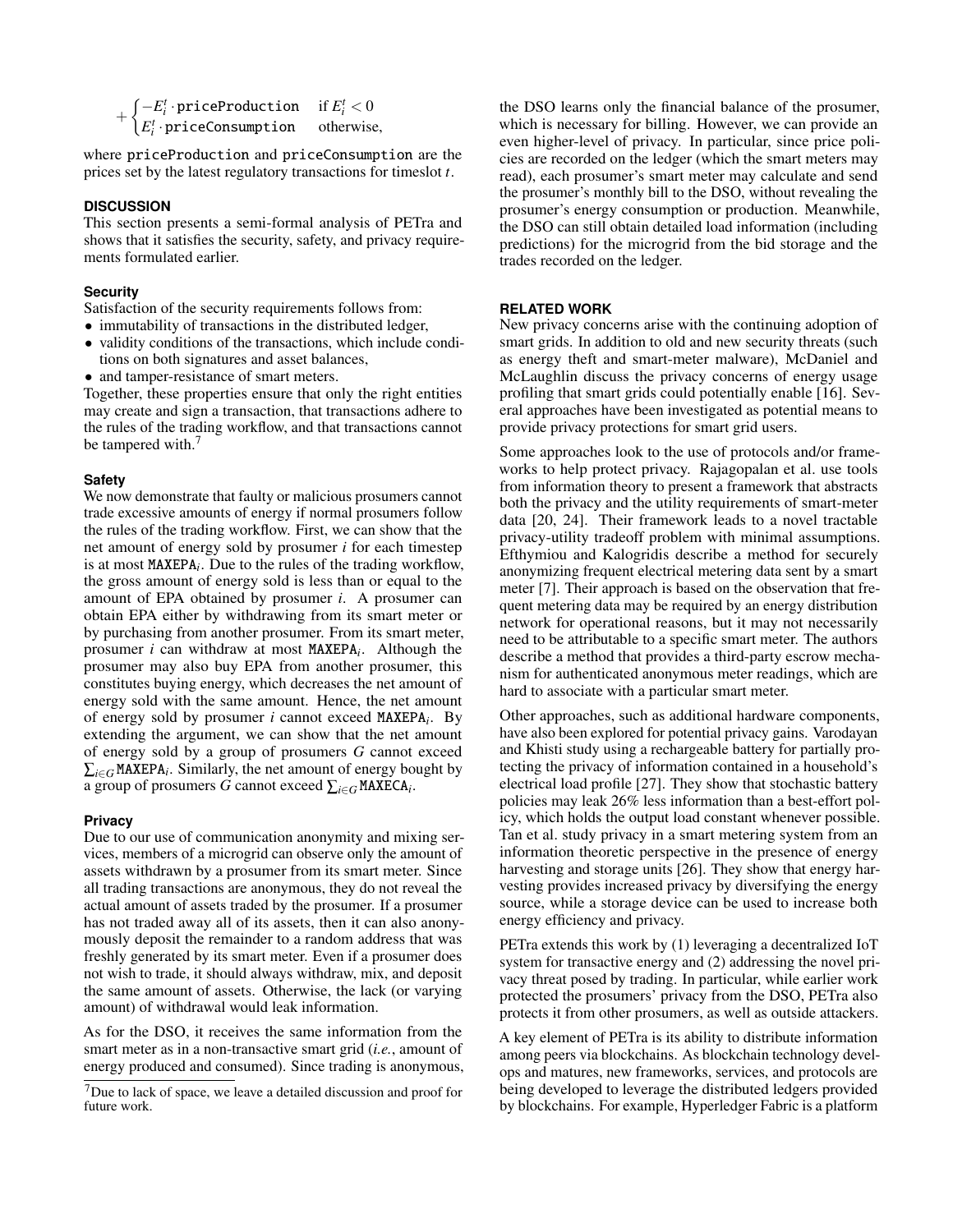for distributed ledger solutions, which was designed to support pluggable implementations of different components [\[12\]](#page-7-21). Since this paper focuses on the theoretical foundations of PETra, any of these distributed ledgers provide the required capabilities.

# **CONCLUDING REMARKS**

As the complexity of power systems increases due to the evolution of power grids, decentralized transactive-energy IoT systems are emerging to tackle this complexity. Ironically, these decentralized systems also give rise to new privacy challenges, such as the potential leakage of energy usage patterns, including the possibility of inferring the future state of a prosumer. These challenges are exacerbated by the stringent safety and security requirements of power systems.

This paper describes *Privacy-preserving Energy Transactions* (PETra), our innovative solution for anonymous energy trading within a transactive microgrid. PETra builds on distributed ledgers, such as blockchains, and proven techniques for anonymity, such as mixing services and onion routing. We described the workflow of anonymous energy trading and explained the novel transactions and services used in PETra. Finally, we discussed how PETra satisfies security, safety, and privacy requirements. In future work, we will provide rigorous proofs of satisfying these requirements.

# <span id="page-7-0"></span>**REFERENCES**

- 1. 2017. US Solar Market Insight. (2017). [http://www.seia.](http://www.seia.org/research-resources/us-solar-market-insight) [org/research-resources/us-solar-market-insight](http://www.seia.org/research-resources/us-solar-market-insight).
- <span id="page-7-15"></span>2. George Bissias, A Pinar Ozisik, Brian N Levine, and Marc Liberatore. 2014. Sybil-resistant mixing for Bitcoin. In *Proc. of 13th Workshop on Privacy in the Electronic Society*. ACM, 149–158.
- <span id="page-7-14"></span>3. Miguel Castro and Barbara Liskov. 1999. Practical Byzantine fault tolerance. In *Proc. of 3rd Symposium on Operating Systems Design and Implementation (OSDI)*. 173–186.
- <span id="page-7-9"></span>4. Steven E Collier. 2017. The emerging Enernet: Convergence of the smart grid with the internet of things. *IEEE Industry Applications Magazine* 23, 2 (2017), 12–16.
- <span id="page-7-5"></span>5. William Cox and Toby Considine. 2013. Structured energy: Microgrids and autonomous transactive operation. In *Innovative Smart Grid Technologies (ISGT), 2013 IEEE PES*. IEEE, 1–6.
- <span id="page-7-7"></span>6. O. Dag and B. Mirafzal. 2016. On stability of islanded low-inertia microgrids. In *Proc. of 2016 Clemson University Power Systems Conference (PSC)*. 1–7.
- <span id="page-7-20"></span>7. Costas Efthymiou and Georgios Kalogridis. 2010. Smart grid privacy via anonymization of smart metering data. In *Proc. of 1st IEEE International Conf. on Smart Grid Communications (SmartGridComm)*. IEEE, 238–243.
- <span id="page-7-13"></span>8. Scott Eisele, Abhishek Dubey, Gabor Karsai, and Srdjan Lukic. 2017a. Transactive Energy Demo with RIAPS Platform. In *Proc. of 8th International Conference on Cyber Physical Systems*. 91–91.
- <span id="page-7-12"></span>9. Scott Eisele, Istvan Madari, Abhishek Dubey, and Gabor Karsai. 2017b. RIAPS: Resilient Information Architecture Platform for Decentralized Smart Systems. In *Proc. of 20th IEEE International Symposium on Real-Time Computing*. IEEE.
- <span id="page-7-11"></span>10. Erich W Gunther. 2016. *Smart Grid Interoperability Standards*. John Wiley & Sons, Ltd.
- <span id="page-7-8"></span>11. Haider Tarish Haider, Ong Hang See, and Wilfried Elmenreich. 2016. A review of residential demand response of smart grid. *Renewable and Sustainable Energy Reviews* 59 (2016), 166 – 178.
- <span id="page-7-21"></span>12. Hyperledger. 2017. The Fabric Model. [http://hyperledger-fabric.readthedocs.io/en/latest/](http://hyperledger-fabric.readthedocs.io/en/latest/fabric_model.html) [fabric\\_model.html](http://hyperledger-fabric.readthedocs.io/en/latest/fabric_model.html). (2017). Accessed: April 24th, 2017.
- <span id="page-7-10"></span>13. Srinivas Katipamula, Jereme Haack, George Hernandez, Bora Akyol, and Joseph Hagerman. 2016. VOLTTRON: An Open-Source Software Platform of the Future. *IEEE Electrification Magazine* 4, 4 (2016), 15–22.
- <span id="page-7-4"></span>14. Koen Kok and Steve Widergren. 2016. A society of devices: Integrating intelligent distributed resources with transactive energy. *IEEE Power and Energy Magazine* 14, 3 (2016), 34–45.
- <span id="page-7-2"></span>15. L. Kristov, P. De Martini, and J. D. Taft. 2016. A Tale of Two Visions: Designing a Decentralized Transactive Electric System. *IEEE Power and Energy Magazine* 14, 3 (May 2016), 63–69.
- <span id="page-7-18"></span>16. Patrick McDaniel and Stephen McLaughlin. 2009. Security and privacy challenges in the smart grid. *IEEE Security & Privacy* 7, 3 (2009).
- <span id="page-7-6"></span>17. Ronald B Melton. 2013. *Gridwise transactive energy framework (draft version)*. Technical Report. Pacific Northwest National Laboratory, Richland, WA.
- <span id="page-7-17"></span>18. Ian Miers, Christina Garman, Matthew Green, and Aviel D Rubin. 2013. Zerocoin: Anonymous distributed e-cash from Bitcoin. In *Proc. of 2013 IEEE Symposium on Security and Privacy (S&P)*. IEEE, 397–411.
- <span id="page-7-3"></span>19. Farrokh A Rahimi and Ali Ipakchi. 2012. Transactive energy techniques: closing the gap between wholesale and retail markets. *The Electricity Journal* 25, 8 (2012), 29–35.
- <span id="page-7-19"></span>20. S Raj Rajagopalan, Lalitha Sankar, Soheil Mohajer, and H Vincent Poor. 2011. Smart meter privacy: A utility-privacy framework. In *Proc. of 2nd IEEE International Conference on Smart Grid Communications (SmartGridComm)*. IEEE, 190–195.
- <span id="page-7-1"></span>21. Tom Randall. 2015. The way humans get electricity is about to change forever. Bloomberg. (2015).
- <span id="page-7-16"></span>22. Michael G Reed, Paul F Syverson, and David M Goldschlag. 1998. Anonymous connections and onion routing. *IEEE Journal on Selected areas in Communications* 16, 4 (1998), 482–494.